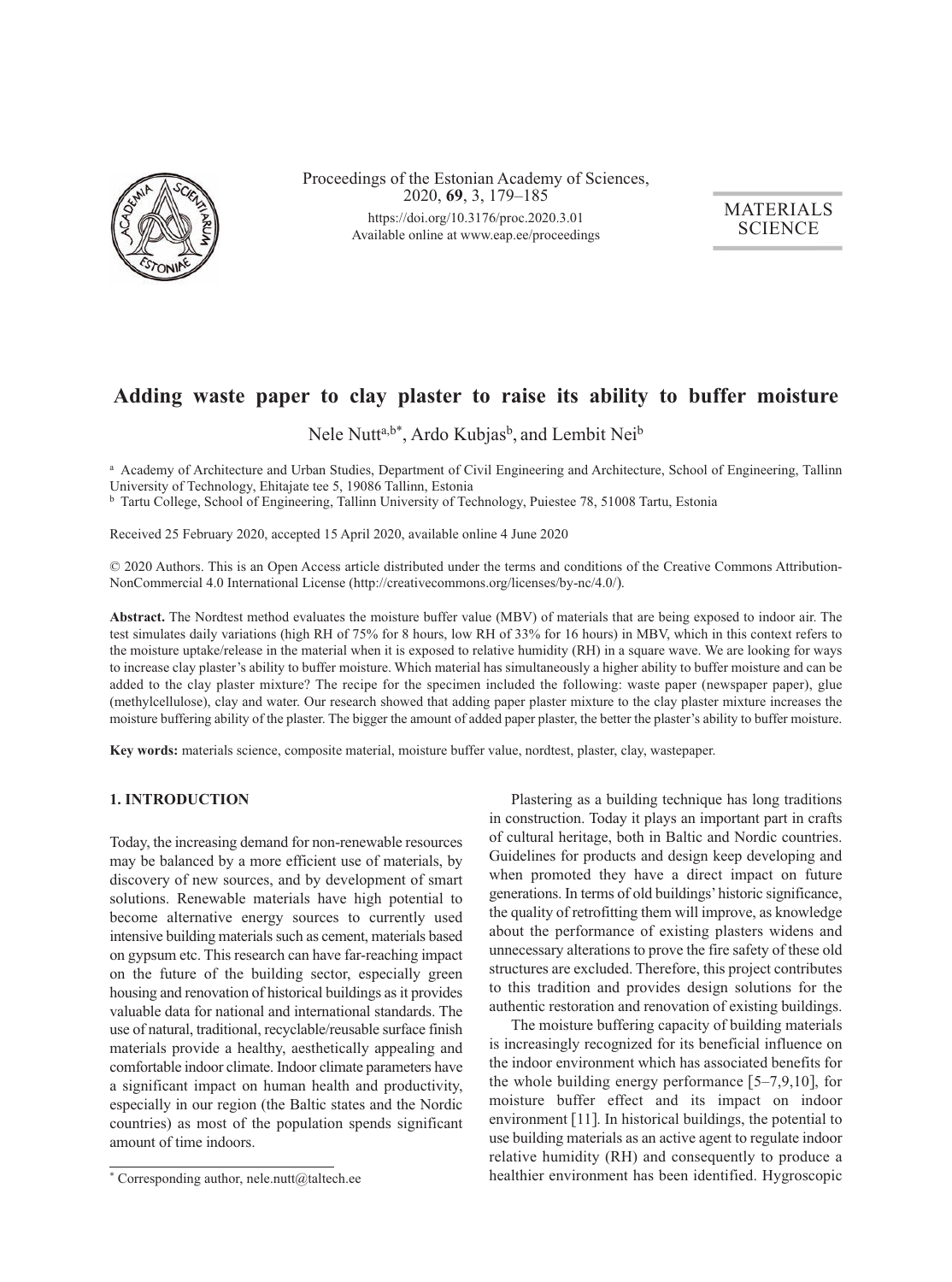materials such as unfired clay have high potential to provide these functions in a building [6]. Most of the research focusing on moisture buffering investigates its overall influence on the hygrothermal performance of a building and how this can be simulated  $[1,7]$ . In some cases, clay material was studied in combination with other materials such as organic waste [4] or fibrous materials, for example hemp [13] and waste paper [14] .

Value of materials (MBV) was studied by several authors [3,8–10]. During the study of clay plaster, it was established that clay has good capacity of moisture buffering [2,12]. Other hydrothermal properties of clay plaster have also been studied, for example the sorption and water vapour permeability [9]. The current study was directed to the improvement of clay plaster's ability to buffer moisture.

#### **2. METHOD**

The method used in this study is described in detail by Rode [9]. A partly sealed sample is exposed to repetitive changes in ambient relative humidity, where the temperature is held constant at 23 °C. The change in RH will result in the specimen gaining or losing weight and this change is determined by either continuous monitoring or frequent weighing. The change in weight over certain time can be considered as an expression of the MBV of the test specimen.

The equipment used in study: climate chamber RUMED 4101, affording RH between 20 and 95% with accuracy  $\pm$  2–3% and temperature between 0 and 60 °C with accuracy  $\pm$  0.5 °C; Memmert Incubator Oven INB200, in the temperature range from  $+ 30$  °C (however, at least 5 °C above ambient) up to  $+$  70 °C; and digital balance Kern PLT 1200-3A with accuracy of 0.001 g. Climate chamber was used for the environment's temperature of  $23 \pm 0.5$  °C with five specimens of each type.

A climate chamber is included in the experiment. In this chamber the temperature and RH can be kept on a constant level and necessary RH can be performed. In addition, suitable sensors and a logging system are used to continuously record the temperature and relative humidity inside the test chamber. An analytical balance, capable of weighing the test specimens with the repeatability of 1% is also used. The air in the test chamber should circulate and the air velocity, as in a normal indoor environment, should be  $0.10 \pm 0.05$  m/s.

Test specimens' shape and size are not fixed (recommended minimum side length or diameter of the exposed area of the specimen is to be 100 mm, and minimum exposed face area 0.01 m²).

The area should be set within an accuracy of 1%. If the total surface area is homogeneous and at least 0.03 m², then representative smaller test specimens are allowed.

Test specimens should be sealed on n-1 out of n. Materials used for sealing should not absorb moisture.

Thickness of samples must be the same as their intended use or as the depth of moisture penetration (1% definition) for daily variations in moisture. At least three test specimens should be tested.

At first (before testing), the specimens were stored and kept in equilibrium with air at  $23 \pm 5$  °C and RH at  $50 \pm 5$ %. The criterion for the equilibrium is defined as a period that is long enough for the weight of the specimen to stabilize to a state where two successive daily determinations (24 hours in between) of the weight stay within 0.1% of the sample's mass.

Test conditions: temperature 23 °C, low RH 33%, high RH 75%. The high level of RH should last for 8 hours  $(\pm 10 \text{ min})$  and the low RH level for 16 hours  $(\pm 10 \text{ min})$ . If the RH changes cannot be achieved instantaneously, then they should be measured to an accuracy of  $\pm$  3% RH within maximum of 30 minutes after the intended change. The planned temperature should stay within  $\pm$  0.5 °C.

The cyclic exposure should be carried out until the mass changes. During the last three cycles (days) the change in mass,  $\Delta m$  [g], should be less than 5%.  $\Delta m$  should be determined in each cycle as the average between the weight gain during the moisture uptake branch of the cycle and the weight loss during drying. In addition, the difference between weight gain and weight loss within each cycle should be less than 5% of Δm.

The weight gains and losses need to be continuously monitored and minimum of one weighting has to be done by the turn of each exposure in the cycle. During the 8 hour absorption period of the final three days the sample should be weighed 5 times at the minimum.

Preparation of the specimen and the test facility: test samples should be prepared; their thickness and the exposed area should be measured before and after sealing. Procedure should be tested and then weighing should be performed. The weight should be measured in an environment that has been set to a temperature within  $\pm$  2 °C of the test condition, anywhere within the test chamber. The result is not influenced by the movement to scale by more than 1% of the amplitude. A curve of the mass in time should be plotted.

#### **2.1. Plaster mixtures and specimens**

The specimens were made according to the recipe that contains: waste paper (newspaper paper), glue (methyl cellulose), clay and water. The total number of specimens was 45 (5  $\times$  9). Two different clays (< 0.2 and < 0.4 mm) were used and three different paper  $+$  clay proportions (g) (5:1, 1:1, 2:1) were used. Three control groups were used as follows (see Fig. 1 and Table 1):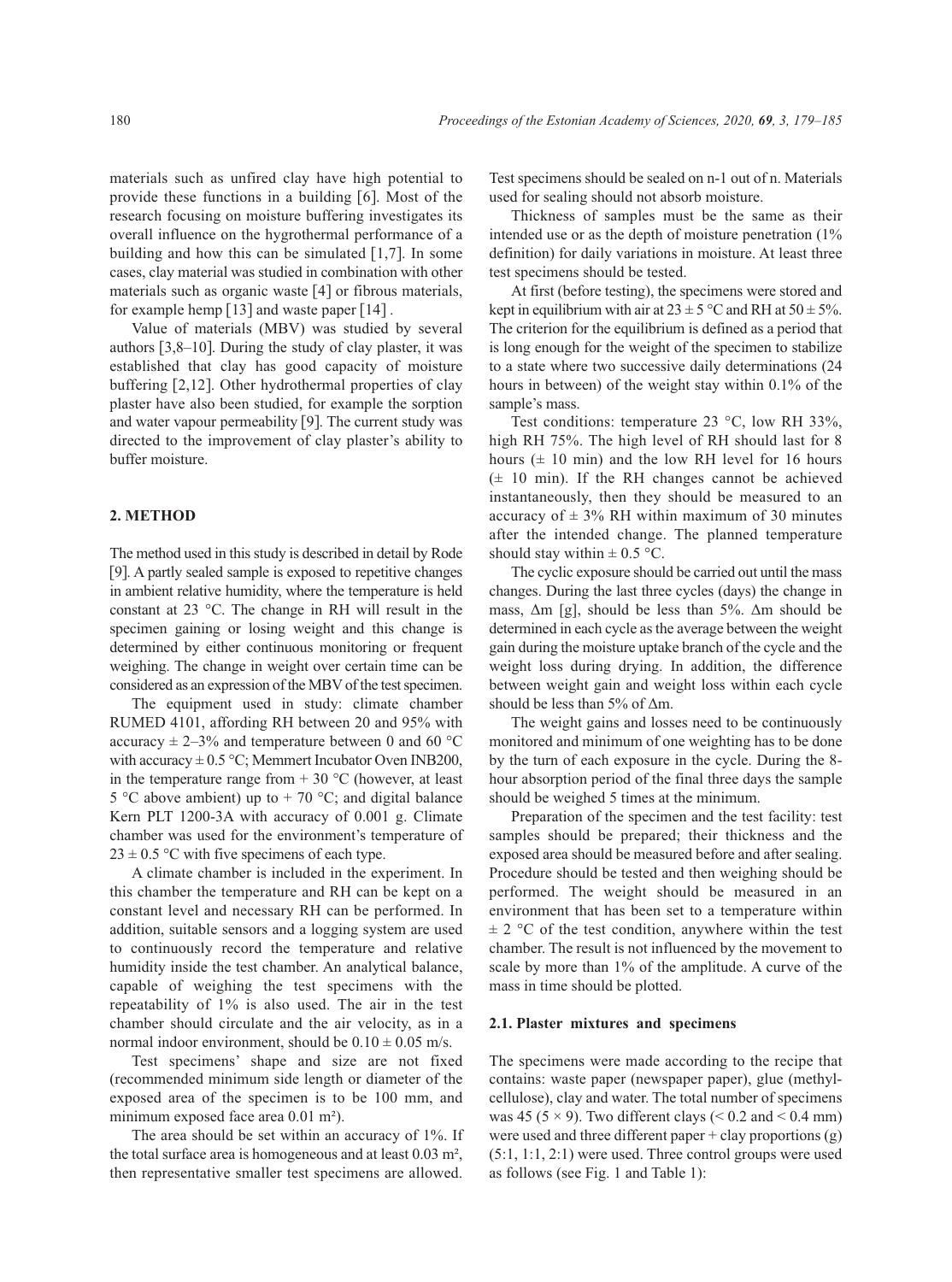

**Fig. 1.** Examples of specimen groups.

- paper;
- clay with grain size  $< 0.2$ ;
- clay with grain size  $< 0.4$  mm.

Two products of Saviukumaja OÜ were used as clay plaster mixtures:

- (1) clay plaster base (clay, sand with grain size 0–4mm, with added grain straws/hemp shives and fibres);
- (2) clay finishing plaster (clay, sand with grain size 0–2mm, with added fibre of the *Typha spadix*).

Mineralogical composition (weight ratios) of the clay plaster mixture (< 0.2 mm) was determined using X-ray diffraction analysis: quartz 45.6%, k-feldspar 6.6%, plagioclase 7.9%, chlorite 1.5%, illite/illitesmectite 20.9%, kaolinite 4.1%, calcite 8.5%, dolomite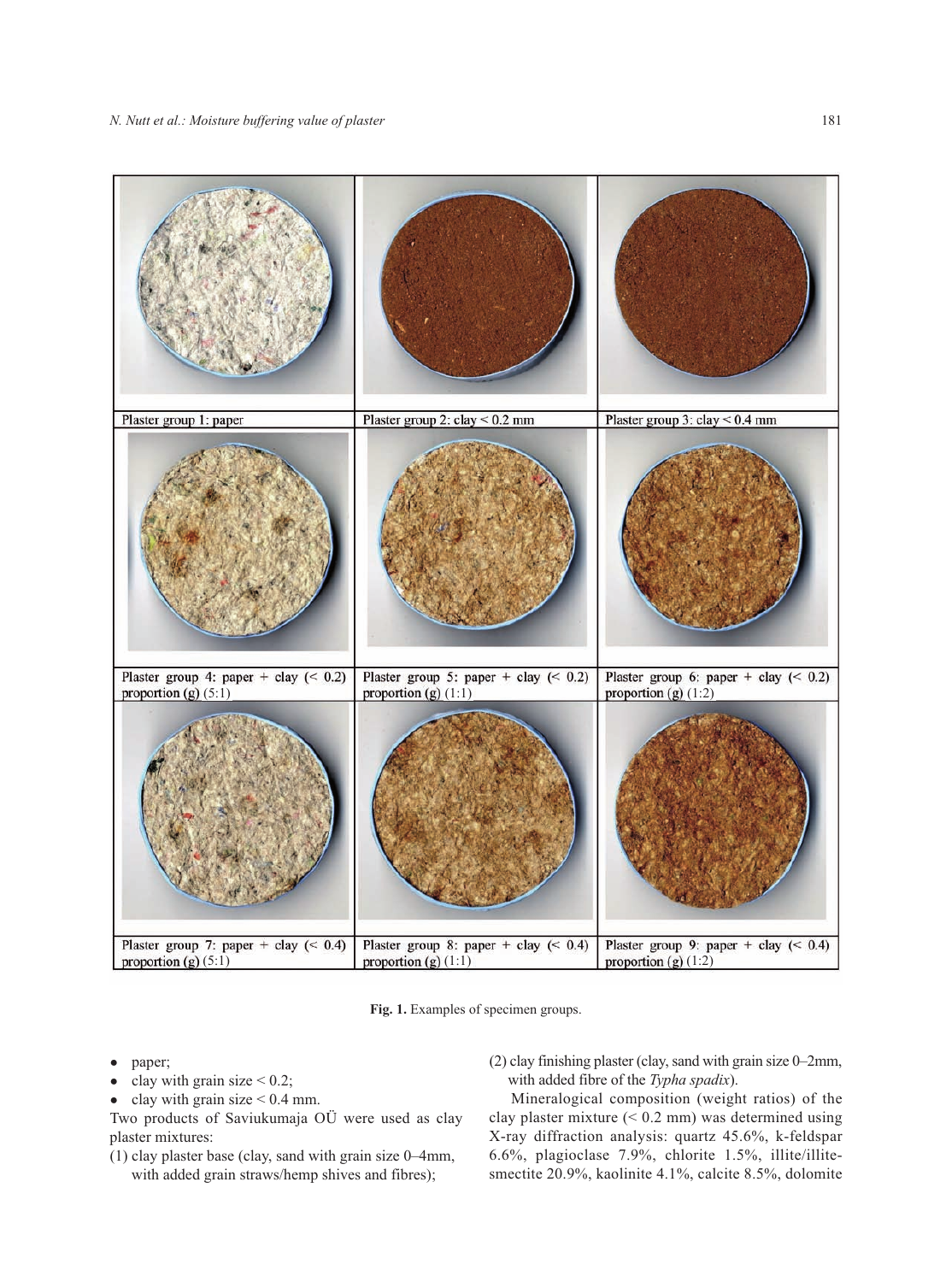| Plaster   | Plaster        | Grain size of | Paper    | Glue $(g)$ / | Clay(g)  | Proportion   | Dry        | Number  |
|-----------|----------------|---------------|----------|--------------|----------|--------------|------------|---------|
| group     | composition    | clay plaster  | (g)      | water $(g)$  |          | (paper)      | density    | of      |
|           |                | (mm)          |          |              |          | (g)/clay(g)) | $(g/cm^3)$ | samples |
| 1 control | Paper          |               | 500      | 20/1000      | $\Omega$ | 1/0          | 0.19       |         |
| 2 control | Clay           | $< 0.2$ mm    | $\theta$ | 0            | $100\%$  | 0/1          | 2.27       |         |
| 3 control | Clay           | $< 0.4$ mm    |          |              | $100\%$  | 0/1          | 2.39       |         |
| 4         | $Clay + paper$ | $< 0.2$ mm    | 500      | 20/1000      | 100      | 5/1          | 0.25       |         |
|           | $Clay + paper$ | $< 0.2$ mm    | 500      | 20/1000      | 500      | 1/1          | 0.34       |         |
| 6         | $Clay + paper$ | $< 0.2$ mm    | 500      | 20/1000      | 1000     | 1/2          | 0.49       |         |
|           | $Clay + paper$ | $< 0.4$ mm    | 500      | 20/1000      | 100      | 5/1          | 0.22       |         |
| 8         | $Clay + paper$ | $< 0.4$ mm    | 500      | 20/1000      | 500      | 1/1          | 0.38       |         |
| 9         | $Clay + paper$ | $< 0.4$ mm    | 500      | 20/1000      | 1000     | 1/2          | 0.43       |         |

**Table 1.** Composition of mixtures

4.0%, hematite 0.5% and amphibole 0.5%, respectively [2].

The density of dry plaster made of clay plaster mixture with the grain size of  $\leq 0.2$  mm is 2.27 g/cm<sup>3</sup> and 2.39 g/cm<sup>3</sup> with the grain size of  $< 0.4$  mm, respectively. Density of dry plaster made of paper is  $0.19$  g/cm<sup>3</sup> and the density of the dry clay plaster mixture used in the test stayed between 0.22 and 0.49  $g/cm^3$  (see Table 1).

Thickness of the samples is approx. 25 mm (the same as their intended use) and diameter is approx. 90 mm.

#### **3. RESULTS**

In order to compare the moisture absorption of plaster mixtures and desorption studied in the test, an index for moisture buffering value (MBV) was used. MBV<sub>practical</sub> describes the changes in the moisture of materials in real situations in spaces related to people [3].

In the Nordtest experiment carried out to determine the MBV, the relative humidity was cyclically changed  $(8h RH = 75\%$  and 16h RH = 33%) (see Fig. 2). As a result of cyclical changes in the relative humidity of the climate chamber the specimens' weight also changed in cycles (see Fig. 3).

The results were calculated as changes in mass: Δm per m² and per ΔRH. For each cycle two results of mass change were calculated: one for the weight gain during absorption ( $m_8$  hours –  $m_0$ ) and one for the weight loss during drying  $(m_{24 \text{ hours}} - m_{8 \text{ hours}})$ . In each cycle the average between the absorption and desorption weight changes was calculated. On the basis of at least 3 cycles' average (see Fig. 2) the figure MBV was calculated.

Nordtest formula for MBV<sub>practical</sub>  $[g/(m^2. %RH)]$ calculations (Eq. (1)):

$$
MVB_{8h} = \frac{m_{\text{max}} - m_{\text{min}}}{A \cdot (\varphi_{\text{ high}} - \varphi_{\text{low}})},
$$
 (1)

where  $m_{\text{min/max}}$  is moisture mass (min and max) in final sample (g or kg); A is exposed area m<sup>2</sup>; and  $\varphi$  high/low is high/low RH levels applied in the measurement.

When using the moisture buffer values  $\left[\frac{g}{m^2} \cdot \frac{9}{6}\right]$ RH)@8/16h], materials can be classified as follows:



**Fig. 2.** The whole mass (g) of five samples (plaster group 5) in the cycles of Nordtest. The change in moisture cycles (RH 33% and RH 75%) in the climate chamber is portrayed by a continuous line.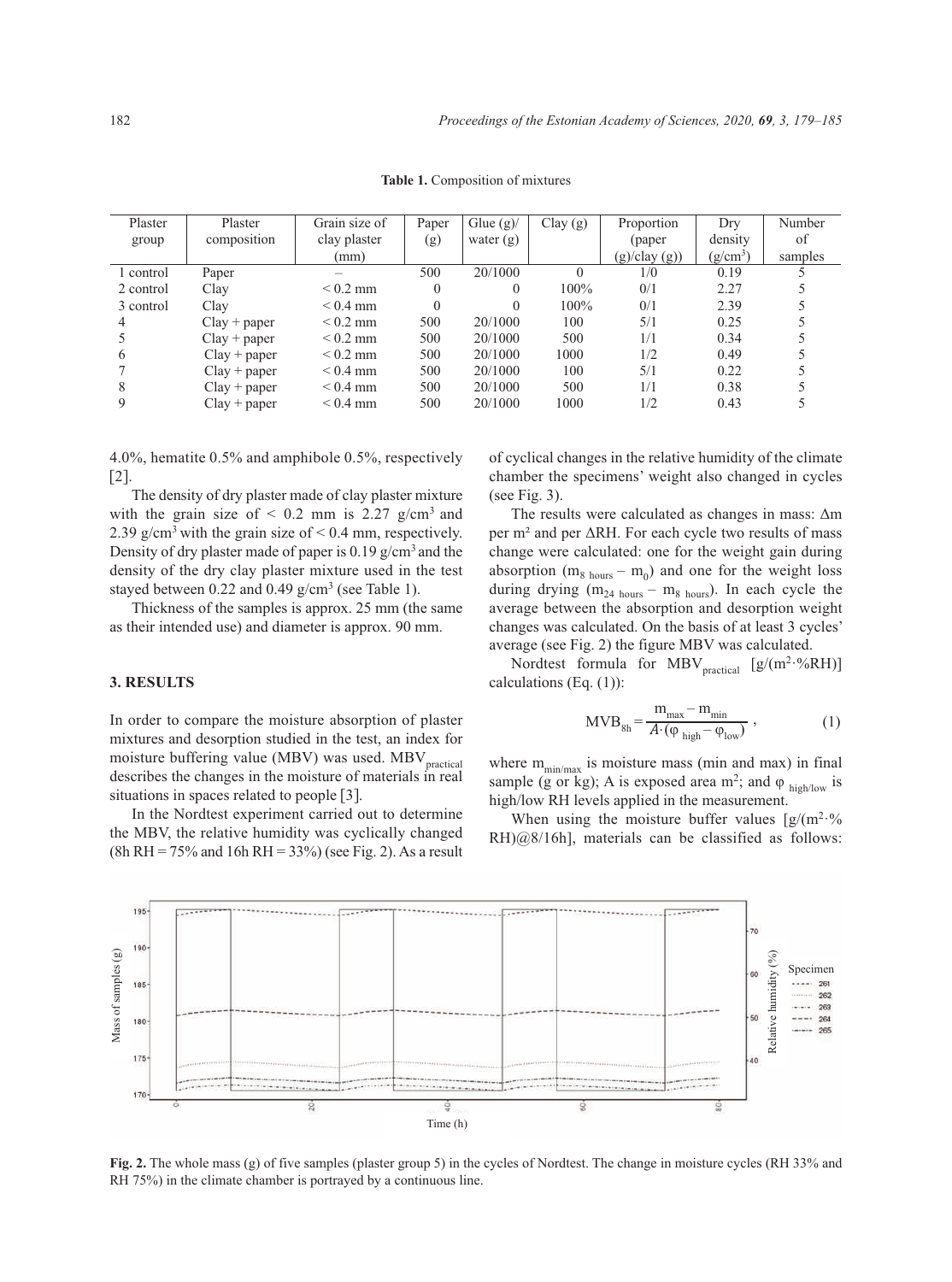

**Fig. 3.** Changes in specimens' weight (only weight change) in the final cycles (plaster groups 1, 2, 7, 8 and 9) of Nordtest. The change in moisture cycles (RH 33% and RH 75%) in the climate chamber is portrayed by a continuous line.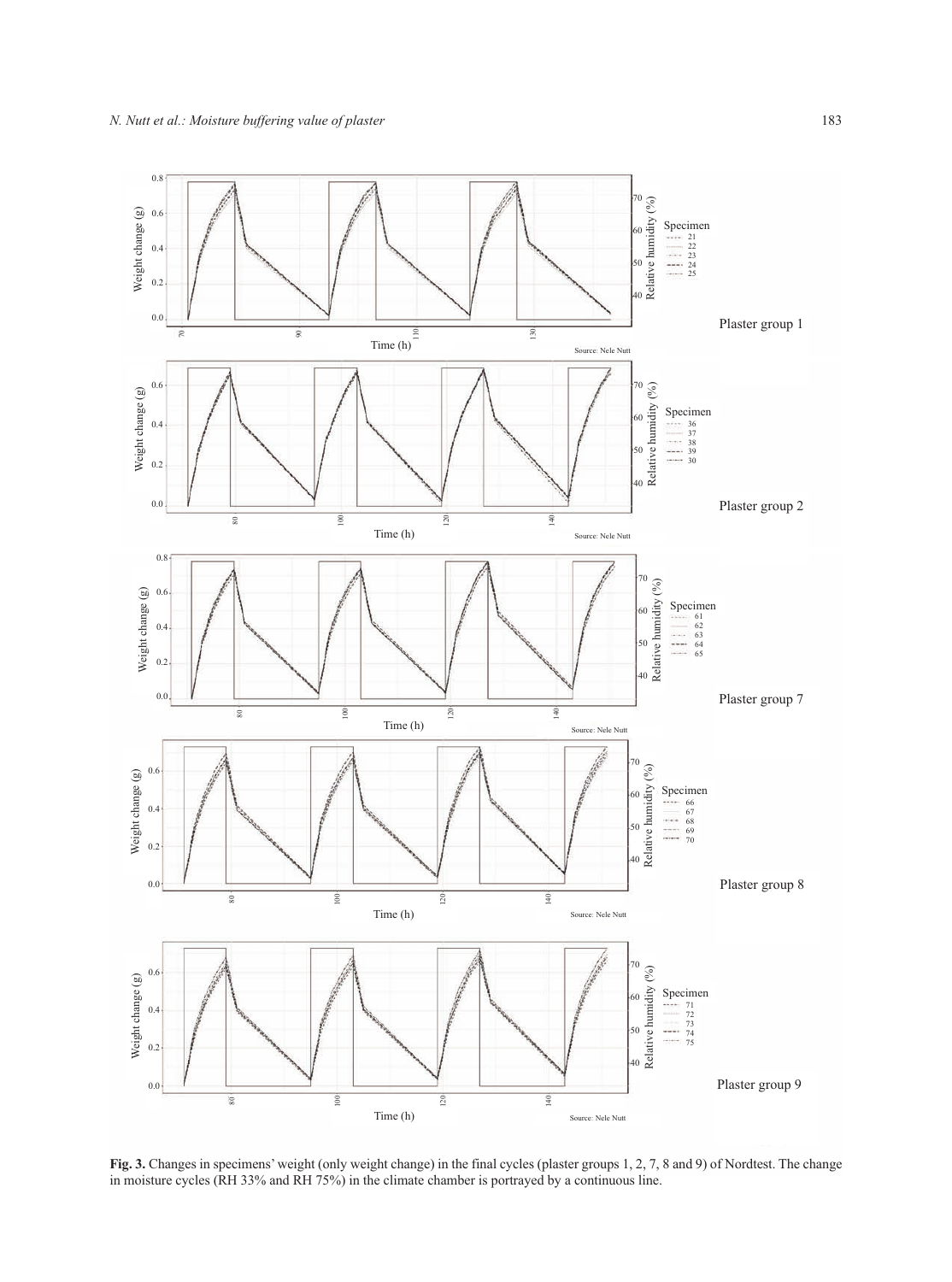negligible  $(0-0.2)$ , limited  $(0.2-0.5)$ , moderate  $(0.5-1.0)$ , good  $(1.0-2.0)$ , and excellent  $(2.0-)$  [9].

Figure 2 shows the whole mass (g) of five samples (plaster group 5) in the cycles of Nordtest. The change in moisture cycles (RH 33% and RH 75%) in the climate chamber is portrayed by a continuous line.

Figure 3 shows the changes in specimens' weight (only weight change) in the final cycles (plaster group 1, 2, 7, 8 and 9) of Nordtest. The change in moisture cycles (RH 33% and RH 75%) in the climate chamber is portrayed by a continuous line.

The MBVs of plaster mixtures made of clay plaster mixture and paper plaster mixture used in the experiment stayed in the range between 2.34 and 2.73  $g/(m^2 \cdot %RH)$  (*a*) 8/16h (see Fig. 4). By using the MBV classification [9] all the mixtures with MBV value higher than 2.0 belong to a higher class (excellent) (see Table 2). Only the mixture that contained the paper plaster mixture had the highest MBV (2.77).

In the case of the clay plaster mixtures used in the experiment (plaster group 2 and 3), the MBV stayed below 2, but for all the plaster mixtures containing paper plaster, the value was significantly higher than 2. The most significant was the one that had the highest quantity  $(5:1)$ of paper plaster mixture (plaster groups 4 and 7) and the least significant was the mixture which had the least amount (1:2) of paper plaster added to it (plaster groups 6 and 9) (see Fig. 4).

### **4. DISCUSSION AND CONCLUSIONS**

Our experiment showed that adding paper to the clay plaster mixtures changes the hydrothermal properties of

| Plaster        | Dry density | <b>MBV</b>      | <b>MBV</b>     |
|----------------|-------------|-----------------|----------------|
| group          | $(g/cm^3)$  | $[g/(m^2.%RH)]$ | classification |
|                |             | $(a)8/16h$ ]    |                |
| $\mathbf{1}$   | 0.19        | 2.77            | Excellent*     |
| $\overline{2}$ | 2.27        | 1.56            | $Good*$        |
| 3              | 2.39        | 1.89            | $Good*$        |
| $\overline{4}$ | 0.25        | 2.73            | Excellent*     |
| 5              | 0.34        | 2.54            | Excellent*     |
| 6              | 0.49        | 2.46            | Excellent*     |
| 7              | 0.22        | 2.63            | Excellent*     |
| 8              | 0.38        | 2.37            | Excellent*     |
| 9              | 0.43        | 2.34            | Excellent*     |

**Table 2.** Density and MBV of mixtures.

\* Negligible (0–0.2), limited (0.2–0.5), moderate (0.5–1.0), good (1.0–2.0), excellent (2.0–).



**Fig. 4.** MBV of plaster groups.

the clay plaster mixture. The research determined that adding paper plaster to clay plaster increased the moisture buffering ability of the plaster.

- The moisture buffering value (MBV) increases after adding paper plaster mixture to clay plaster mixture. MBV of paper plaster was  $2.77$  g/(m<sup>2</sup>·%RH)@8/16h, MBV of clay plaster stayed in the range between 1.56 and 1.89  $g/(m^2 \cdot %RH)(@8/16h)$  and the MBV of combined mixture was in the range between 2.34 and 2.73  $g/(m^2 \cdot %RH)(@8/16h)$ .
- MBV depends on the amount of paper used. The larger the proportion of paper in the mixture, the higher the moisture buffering value of plaster mixture. The mixture with the smallest proportion of paper (paper/clay 1:2) had MBV of 2.34  $g/(m^2 \cdot %RH)@8/16h$  and the largest proportion of paper (paper/clay 5:1) in the mixture had a MBV of 2.73  $g/(m^2 \cdot %RH)@8/16h$ .
- Adding even a small amount of paper in the mixture has an impact on the increase of the MBV. When the MBV of clay plaster is between 1.56 and 1.89  $g/(m^2·%RH)@8/16h$ , the MBV with paper/clay ratio 1:2 remained between 2.34 and 2.46  $g/(m^2 \cdot %RH)/@8/$ 16h.
- Adding paper plaster to clay plaster decreases the density of clay plaster (density of paper plaster 0.19 g/cm<sup>3</sup>, density of clay plaster 2.27–2.39 g/cm<sup>3</sup>). The densities of mixtures (paper/clay 5:1) range from 0.22 to 0.25  $g/m<sup>3</sup>$  and (paper/clay 1:2) from 0.43 to  $0.49$  g/m<sup>3</sup>.

It would be promising to study also the countereffect – how clay plaster properties improve the properties of paper plaster as opposed to how paper plaster properties improve clay plaster. As the first hypothesis, we can suggest that the mixture of clay plaster as a mineral material has fire-resistant qualities and presumably the fire-resistance of paper plaster can be increased by adding clay plaster. Secondly, the amount of water added to clay plaster is much smaller (approximately two times) than the amount added to paper plaster. Plaster mixtures dry